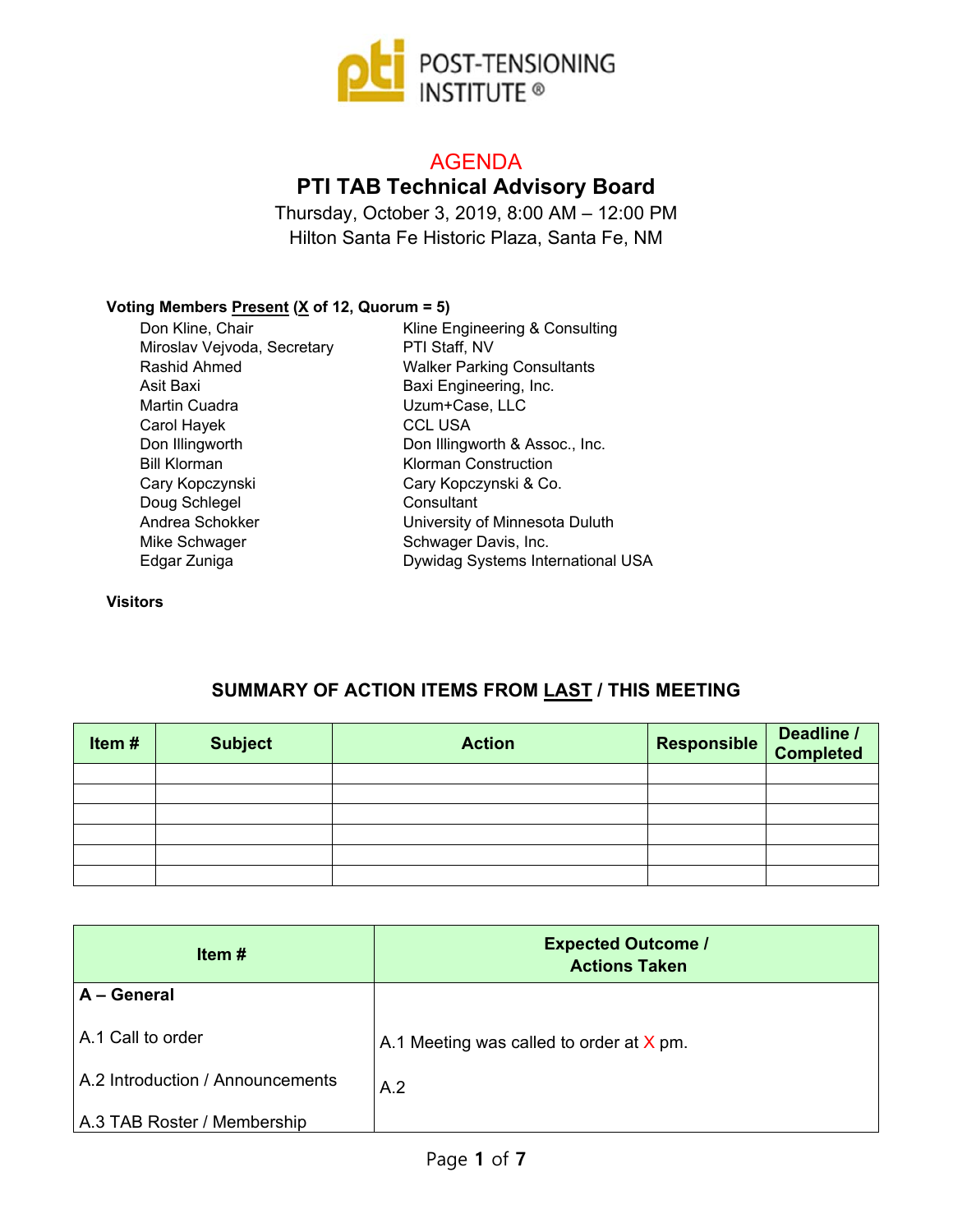| Item#                                                                                                                                                                                                                                                                                   | <b>Expected Outcome /</b><br><b>Actions Taken</b>                                                                                                                                                                                                                                                                                                                                         |
|-----------------------------------------------------------------------------------------------------------------------------------------------------------------------------------------------------------------------------------------------------------------------------------------|-------------------------------------------------------------------------------------------------------------------------------------------------------------------------------------------------------------------------------------------------------------------------------------------------------------------------------------------------------------------------------------------|
| Rotation                                                                                                                                                                                                                                                                                | A.3 The official TAB roster is on the PTI website.                                                                                                                                                                                                                                                                                                                                        |
| <b>TAB Member Rotation:</b><br>• 2019: Baxi, Kopczynski (2003, 2003)<br>• 2020: Ahmed, Schlegel (2003, 2008)<br>• 2021: Kline, Zuniga (2008, 2012)<br>• 2022: Hayek (2012)<br>$\bullet$ 2023: Klorman, Illingworth (2014,<br>2015)<br>• Member rotation per TCM                         | TAB Member rotation: After the 2019 fall meeting, Asit Baxi and<br>Cary Kopczynski will end their term on TAB.                                                                                                                                                                                                                                                                            |
| The list of potential TAB candidates<br>(no particular order):<br>Hamid Ahmady<br>Bob Sward (Chair M-50)<br>$\bullet$<br>Jack Graves (Officer)<br><b>Drew Micklus</b><br><b>Frank Malits</b><br>Jonathan Hirsch<br><b>Greg Hunsicker</b><br>Martin Maingot<br>Jim Donnelly<br>$\bullet$ | TAB Members: Ongoing list of potential TAB candidates<br>TAB member suggestions<br>$\bullet$<br><b>TAB Chair selects candidates</b><br>$\bullet$<br>EC reviews nominations and appoints new TAB members<br>$\bullet$<br>Newly appointed TAB members are invited to the fall TAB<br>$\bullet$<br>meeting as observers<br>Appointment becomes effective after the fall meeting<br>$\bullet$ |
| A.4 Attendance Sheet / PTI Antitrust<br>Policy (Exhibit A.4)                                                                                                                                                                                                                            | A.4 All present are reminded of the PTI Antitrust Policy and<br>asked to sign the Attendance Sheet to attest knowledge of and<br>compliance with the policy.                                                                                                                                                                                                                              |
| A.5 Committee Annual Reports                                                                                                                                                                                                                                                            | A.5 The Annual Reports will be attached to the fall committee<br>meeting agenda of all committees and sent to TAB by the end of<br>October.                                                                                                                                                                                                                                               |
| <b>B. Agenda &amp; Minutes (Closed</b><br>Meeting)                                                                                                                                                                                                                                      |                                                                                                                                                                                                                                                                                                                                                                                           |
| B.1 Approval of Agenda                                                                                                                                                                                                                                                                  | B.1 Changes to the agenda:                                                                                                                                                                                                                                                                                                                                                                |
| <b>B.2 Approval of Meeting Minutes</b><br>(Meeting ballot required)                                                                                                                                                                                                                     |                                                                                                                                                                                                                                                                                                                                                                                           |
| <b>B.2.1 Approval of Meeting Minutes</b><br>from 5-6-19.                                                                                                                                                                                                                                | <b>B.2.1 Motion / Second to approve Meeting Minutes</b><br>from 5/6/19: Name / Name, 0-0-0 (Y-N-A)                                                                                                                                                                                                                                                                                        |
| <b>C. Actions Taken Between</b><br><b>Meetings (Closed Meeting)</b>                                                                                                                                                                                                                     |                                                                                                                                                                                                                                                                                                                                                                                           |
| C.1 Letter Ballots                                                                                                                                                                                                                                                                      | C.1.1                                                                                                                                                                                                                                                                                                                                                                                     |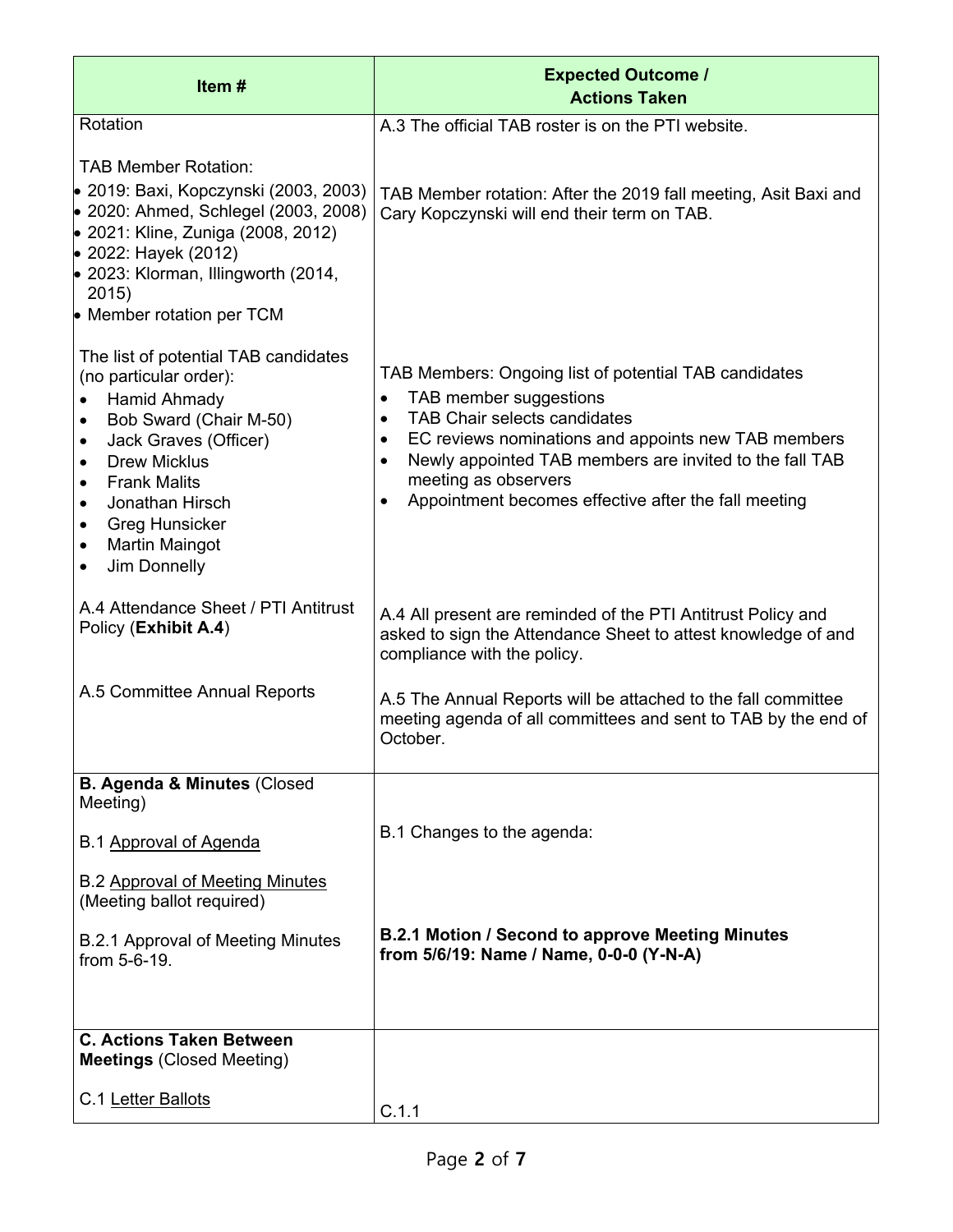| Item#                                                                                                                                                           | <b>Expected Outcome /</b><br><b>Actions Taken</b>                                                                                                                                                                                                |
|-----------------------------------------------------------------------------------------------------------------------------------------------------------------|--------------------------------------------------------------------------------------------------------------------------------------------------------------------------------------------------------------------------------------------------|
| C.1.1 Ballot TAB-1904 PT Manual<br><b>Chapter 19-Durability</b>                                                                                                 |                                                                                                                                                                                                                                                  |
| C.1.2 Ballot TAB-1906 PT Manual<br>Chapter 8-Seismic Design & Chapter<br>23-BIM                                                                                 | C.1.2                                                                                                                                                                                                                                            |
| C.1.3 PTI DC-45 Chair Succession                                                                                                                                | C.1.3<br>C.1.4                                                                                                                                                                                                                                   |
| C.1.4 Ballot TAB-1907-DC20-TN-Dual<br><b>Banded PT</b>                                                                                                          |                                                                                                                                                                                                                                                  |
| C.2 Web Meetings                                                                                                                                                |                                                                                                                                                                                                                                                  |
| 1. Technical Committee Personnel<br>(Closed Meeting)                                                                                                            |                                                                                                                                                                                                                                                  |
| 1.1 Technical Committee Chairs                                                                                                                                  | 1.1 Current Chairs (Exhibit 1.1)                                                                                                                                                                                                                 |
| 1.2 Technical Committee Members                                                                                                                                 | 1.2                                                                                                                                                                                                                                              |
| 1.3 Technical Committee Missions                                                                                                                                | 1.3 Current technical committees' missions (Exhibit 1.3)                                                                                                                                                                                         |
| 2. New TAB Initiatives (Closed<br>Meeting)                                                                                                                      |                                                                                                                                                                                                                                                  |
| 2.1 Tendons banded in both<br>directions                                                                                                                        | 2.1 Bekaert-PTI - Testing at VT<br>Status report - Tim Christle                                                                                                                                                                                  |
| 2.2 Intermediate Couplers at the<br>construction joint (Rashid Ahmed)                                                                                           | 2.2 TG evaluation of CJ couplers<br>Status report - Rashid Ahmed                                                                                                                                                                                 |
| 2.3 Post-Tensioned Parking<br><b>Structures</b>                                                                                                                 | 2.3 New DC-25 established, Chair Rashid Ahmed<br>Report: Roster, DC-25 meeting, goals, etc.                                                                                                                                                      |
| 2.4 ACI 318 and related committees'<br>organization                                                                                                             | 2.4 ACI 318 Items:<br>ACI 318 Main<br>318-0T - 318 Post-Tensioned Concrete<br>$\bullet$<br>318-1P - 318 Precast and Prestressed Concrete<br>$\bullet$<br>319 - Precast Structural Concrete Code<br>320 – Post-Tensioned Structural Concrete Code |
| 2.5 PTI Positions on important<br>subjects:<br>ACI 318: Unified PTI position on<br>318 ballots<br>Restrained vs. unrestrained<br>٠<br>conditions in 2-way slabs | 2.5                                                                                                                                                                                                                                              |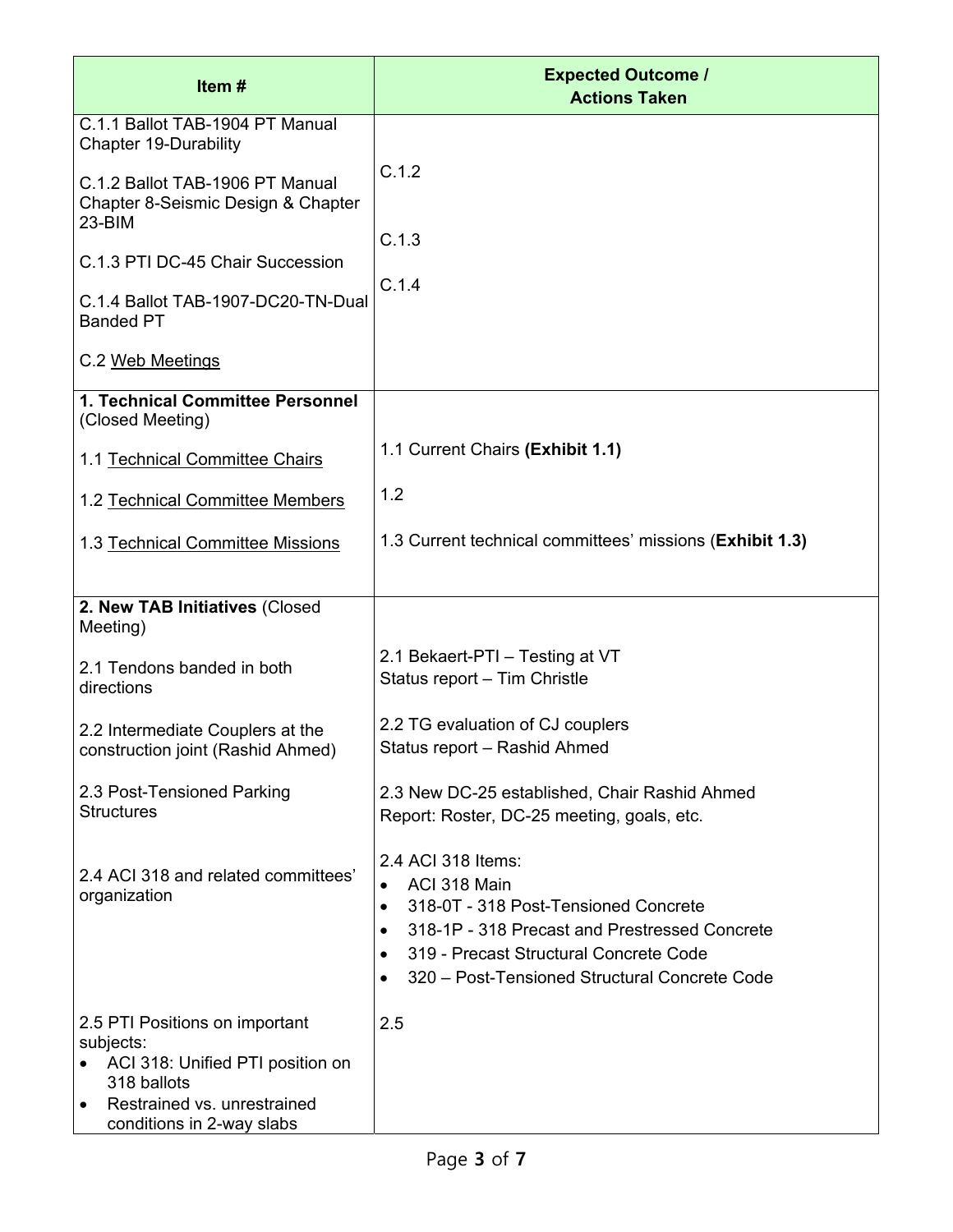| Item#                                                                                                                             | <b>Expected Outcome /</b><br><b>Actions Taken</b>                                                                                                                                                               |
|-----------------------------------------------------------------------------------------------------------------------------------|-----------------------------------------------------------------------------------------------------------------------------------------------------------------------------------------------------------------|
| Other important items?                                                                                                            |                                                                                                                                                                                                                 |
| 2.6 Accelerated Construction<br>Bridges: ABC; precast<br>Buildings: Peikko; modular; CLT<br>$\bullet$<br>(Cross-Laminated Timber) | 2.6                                                                                                                                                                                                             |
| 2.7 DC-80.3 Guide for Evaluation<br>and Repair of PT Structures                                                                   | 2.7 DC 80.3 repair document. Dc80 is updating this document<br>that was a joint TG with ICRI. Can we do this independent of<br>them or do we need to coordinate? New Strategic Plan may<br>change the approach. |
| 2.8 Other Initiatives?                                                                                                            | 2.8                                                                                                                                                                                                             |
| 3. Relations with other<br><b>Organizations (Closed Meeting)</b>                                                                  |                                                                                                                                                                                                                 |
| 3.1 ACI<br>3.1.1 ACI 301, Specification for<br><b>Structural Concrete</b>                                                         | 3.1.1 ACI 301:                                                                                                                                                                                                  |
| 3.1.2 ACI 318, Structural Concrete<br><b>Building Code</b>                                                                        | 3.1.2 ACI 318:<br>Potential splitting of 318-G into precast-prestressed and<br>$\bullet$<br>post-tensioned concrete.<br>Potential specialty dependent codes; PCI, PTI, etc.<br>$\bullet$                        |
| 3.1.3 ACI 350, Environ. Eng. Conc.<br><b>Structures</b>                                                                           | 3.1.3 ACI 350:                                                                                                                                                                                                  |
| 3.1.4 ACI 362, Parking Structures                                                                                                 | 3.1.4 ACI 362:                                                                                                                                                                                                  |
| 3.1.5 ACI 423, Prestressed Concrete                                                                                               | 3.1.5 ACI 423:                                                                                                                                                                                                  |
| 3.2 <u>ICRI</u>                                                                                                                   | 3.2                                                                                                                                                                                                             |
| 3.3 IBC                                                                                                                           | 3.3 DC10.5-19: Standard Requirements for Design and Analysis<br>of Shallow Post-Tensioned Concrete Foundations on Expansive<br>and Stable Soils<br><b>DC10.Barrier Cable</b>                                    |
| 3.4 AISC                                                                                                                          | 3.4                                                                                                                                                                                                             |
| 3.5 ASCE                                                                                                                          | 3.5                                                                                                                                                                                                             |
| 3.6 ASBI                                                                                                                          | 3.6                                                                                                                                                                                                             |
| 3.7 TRB                                                                                                                           | 3.7                                                                                                                                                                                                             |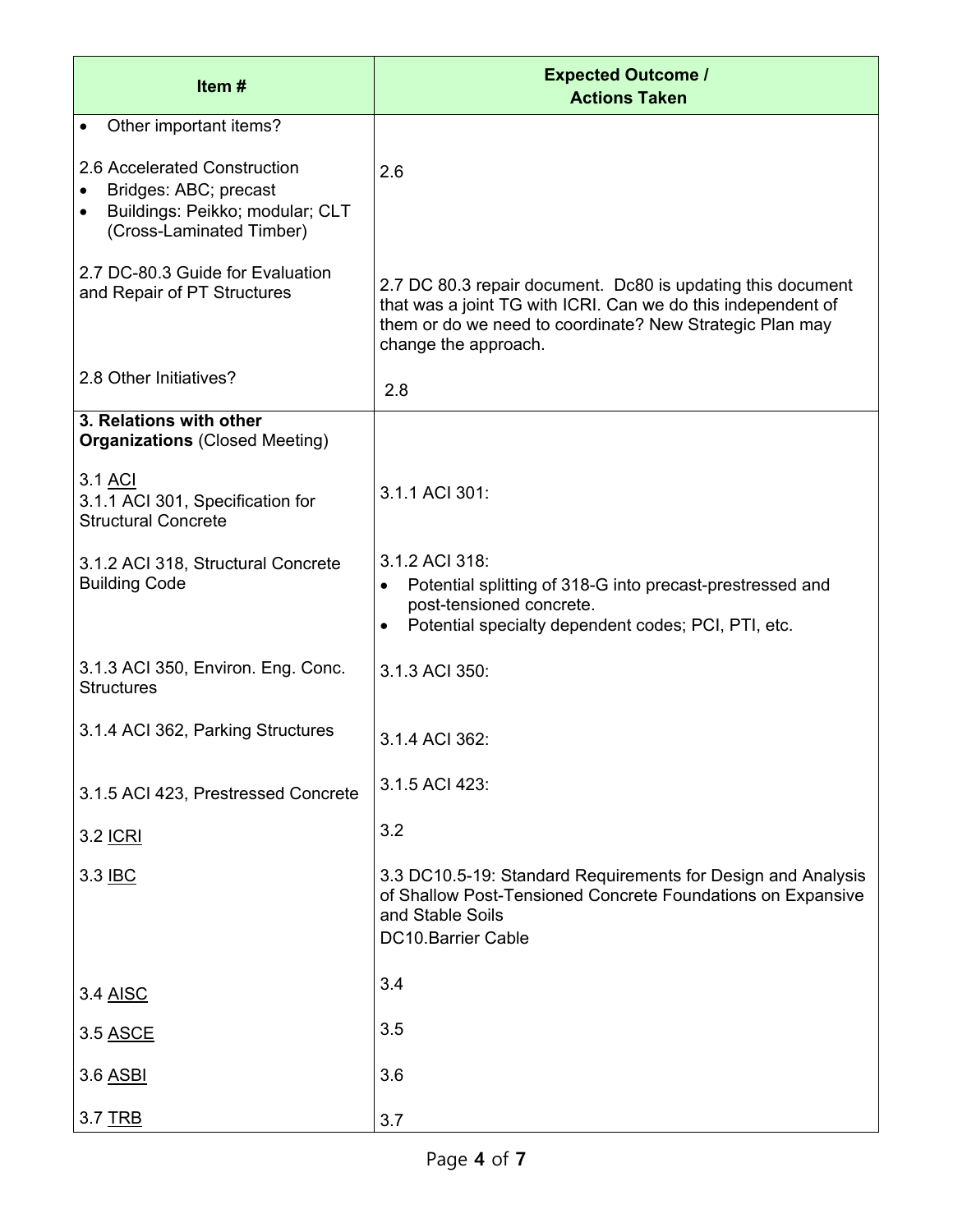| Item#                                                                                                                                                                                                                                                 | <b>Expected Outcome /</b><br><b>Actions Taken</b>                                                                                                                                      |
|-------------------------------------------------------------------------------------------------------------------------------------------------------------------------------------------------------------------------------------------------------|----------------------------------------------------------------------------------------------------------------------------------------------------------------------------------------|
| 3.8 FIB                                                                                                                                                                                                                                               | 3.8                                                                                                                                                                                    |
| 3.9 CSA                                                                                                                                                                                                                                               | 3.9                                                                                                                                                                                    |
| 3.10 ACCS                                                                                                                                                                                                                                             | 3.10                                                                                                                                                                                   |
| 3.11 Contacts to Spec Writing<br><b>Agencies</b>                                                                                                                                                                                                      | 3.11                                                                                                                                                                                   |
| <b>4. Technical Committee</b><br><b>Procedures (Closed Meeting)</b><br>4.1 Technical Committee Manual                                                                                                                                                 | 4.1                                                                                                                                                                                    |
| 4.2 Post-Tensioning Terminology<br>(PTT)                                                                                                                                                                                                              | 4.2                                                                                                                                                                                    |
| 4.3 Membership Appointment<br>Procedures                                                                                                                                                                                                              | 4.3                                                                                                                                                                                    |
| 5. Technical Committee Affairs<br>(Open Meeting)                                                                                                                                                                                                      |                                                                                                                                                                                        |
| 5.1 Changes to Committees                                                                                                                                                                                                                             | 5.1 Current committees are in (Exhibit 5.1)                                                                                                                                            |
| 5.2 Committees' Annual Reports                                                                                                                                                                                                                        | 5.2 Committee are asked to submit the Annual Reports by the<br>end of October.                                                                                                         |
| 5.3 TAB Contact Assignments<br><b>M-10: Rashid Ahmed</b><br>M-50 Edgar Zuniga<br>M-55: Andrea Schokker<br><b>DC-10: Don Illingworth</b><br>DC-20: Carol Hayek<br>DC-35: Asit Baxi<br>DC-40: Mike Schwager<br>DC-45: Mike Schwager<br>DC-80: Don Kline | 5.3 There is no need for TAB contact for subcommittees or TGs.<br>When TAB members retire, and new ones join, the TAB contact<br>assignments will be reviewed and revised accordingly. |
| <b>6. Technical Committee Documents</b><br>(Open Meeting)                                                                                                                                                                                             |                                                                                                                                                                                        |
| 6.1 Existing PTI Technical<br><b>Documents</b>                                                                                                                                                                                                        | 6.1 Existing documents list is in (Exhibit 6.1)                                                                                                                                        |
| 6.2 New / Proposed PTI Technical<br><b>Documents</b>                                                                                                                                                                                                  | 6.2 Proposed documents list is in (Exhibit 6.2)                                                                                                                                        |
| 6.2.1 TAB.1 PT Manual<br>Review progress                                                                                                                                                                                                              | 6.2.1 PT Manual<br>The process for TAB review of chapters:<br>Ballots 30 days; two chapters at a time<br>$\bullet$<br>Schedule regular web meetings<br>$\bullet$                       |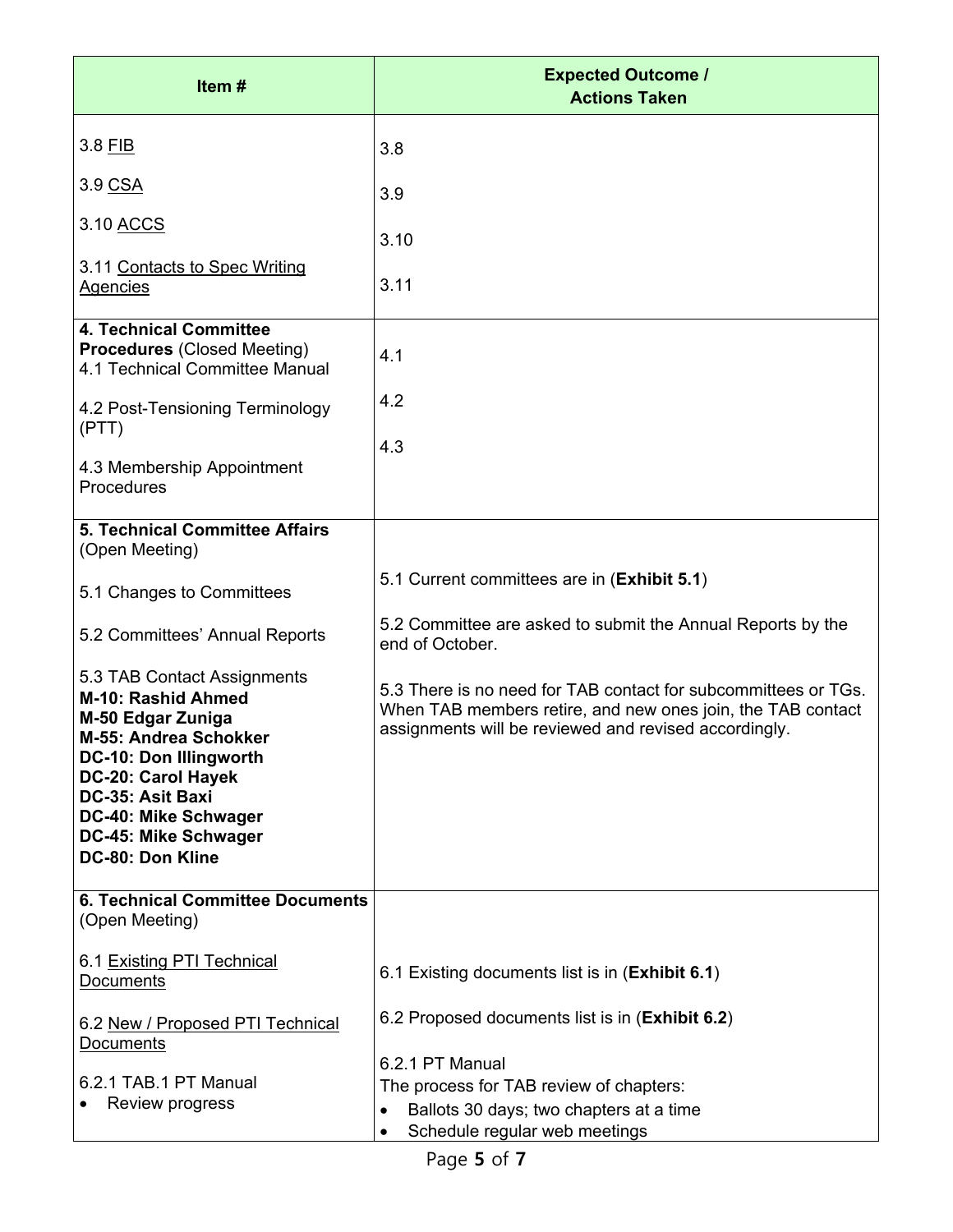| Item#                                                                                                                                                                                                                                                                                                                     | <b>Expected Outcome /</b><br><b>Actions Taken</b>                                                                                                                                                                                                                                        |
|---------------------------------------------------------------------------------------------------------------------------------------------------------------------------------------------------------------------------------------------------------------------------------------------------------------------------|------------------------------------------------------------------------------------------------------------------------------------------------------------------------------------------------------------------------------------------------------------------------------------------|
| Make/confirm assignments with<br>deadlines<br>Balloting plan with dates<br>$\bullet$<br><b>Chapter Primary Reviewers</b>                                                                                                                                                                                                  | Ballot reminders; 2W, 1W, 3D (web balloting)<br>$\bullet$<br>For each chapter, there are 2 TAB Primary Reviewers<br>$\bullet$<br>Outside reviewers can be added if needed. Some<br>$\bullet$<br>committees such as DC-20 and DC-80 may have volunteers<br>to review respective chapters. |
| It is becoming critical to publish the 7 <sup>th</sup><br>edition of the PT Manual in the near<br>future. A plan to publication should be<br>prepared, possibly considering<br>omitting some of the (new) chapters.<br>Continuing the balloting plan, the new<br>target for completion is summer 2020.                    | <b>Balloted chapters:</b><br>Next chapters:<br>$\bullet$<br>6.3 Other documents are coming to TAB for review:                                                                                                                                                                            |
| 6.3 TAB Document Review                                                                                                                                                                                                                                                                                                   | Technical content of webinars (DC-20, EDU-130, DC-80)<br>$\bullet$                                                                                                                                                                                                                       |
| 7. Other Publications (Open<br>Meeting)<br>7.1 New PTI Technical Notes?                                                                                                                                                                                                                                                   | 7.1 Technical Notes nearing completion:<br>Temperature Tendons:<br>$\bullet$<br><b>Restraint to Shortening:</b><br>$\bullet$                                                                                                                                                             |
| 7.2 New PTI FAQs?                                                                                                                                                                                                                                                                                                         | 7.2                                                                                                                                                                                                                                                                                      |
| 7.3 Sustainability                                                                                                                                                                                                                                                                                                        | 7.3                                                                                                                                                                                                                                                                                      |
| 8. Conventions and Other Meetings<br>(Open Meeting)                                                                                                                                                                                                                                                                       |                                                                                                                                                                                                                                                                                          |
| 8.1 2019 Technical Sessions                                                                                                                                                                                                                                                                                               | 8.1                                                                                                                                                                                                                                                                                      |
| 8.2 2019 Committee Chair Luncheon                                                                                                                                                                                                                                                                                         | 8.2                                                                                                                                                                                                                                                                                      |
| 8.3 PTI & TAB Awards                                                                                                                                                                                                                                                                                                      | 8.3                                                                                                                                                                                                                                                                                      |
| 8.4. New PTI Website                                                                                                                                                                                                                                                                                                      | 8.4                                                                                                                                                                                                                                                                                      |
| 9. Educational Items<br>9.1 Excerpt from the Strategic Plan:<br>Revise and update documents<br>older than 6 years<br>Revise and update FAQs and TNs<br>$\bullet$<br>older than 4 years<br>Develop library of selected FAQs<br>٠<br>with focus on PTI position on all<br>PT applications<br>Identify research needs for PT | 9.1 Coordination with the Education Committee; Professor's<br>Seminar - TAB recommendations:                                                                                                                                                                                             |